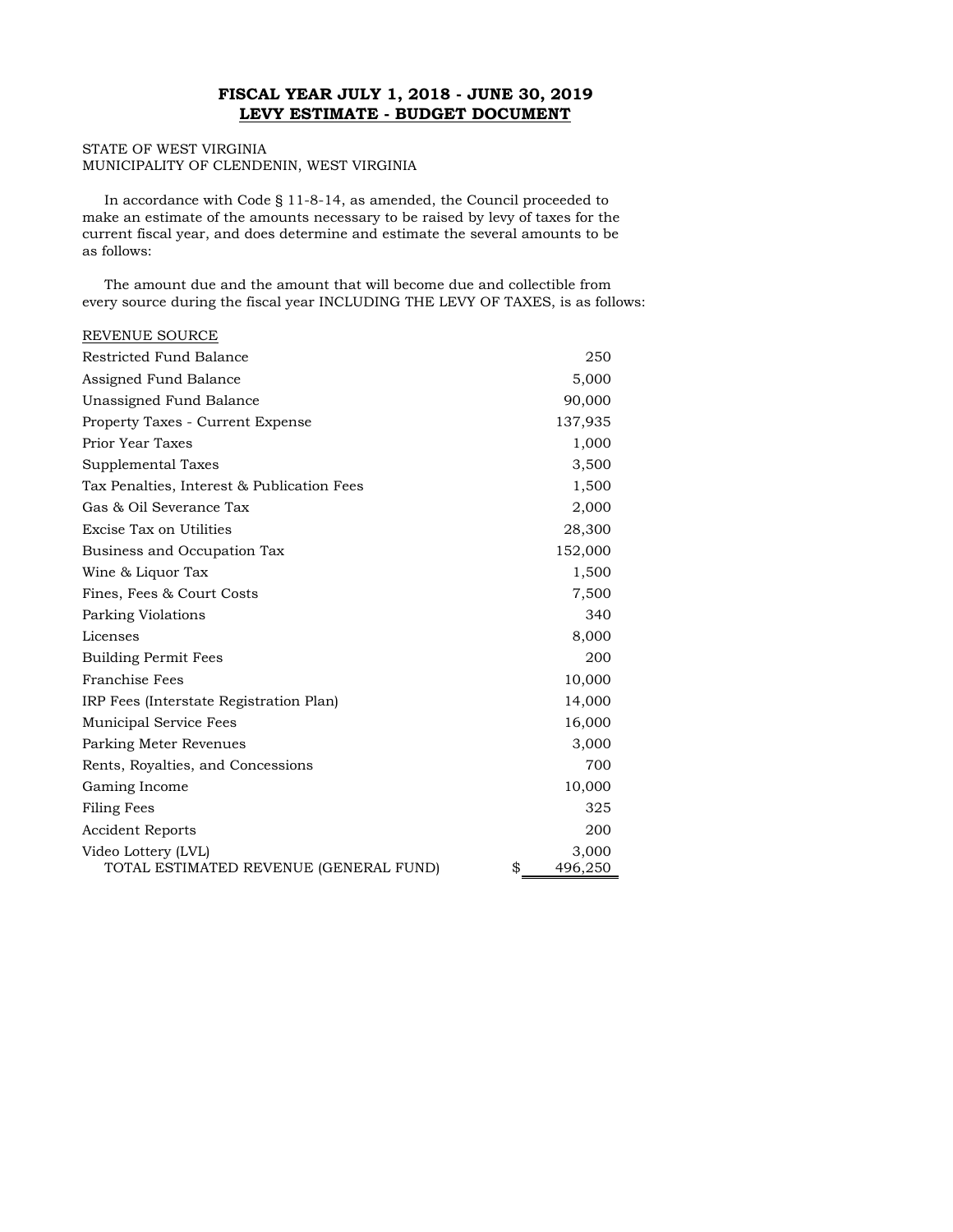## COAL SEVERANCE TAX FUND

#### REVENUE SOURCE

| Assigned Fund Balance                         | \$ | 5,815 |
|-----------------------------------------------|----|-------|
| Coal Severance Tax                            |    | 3.100 |
| Interest Earned on Investment                 |    |       |
| Reimbursements                                |    |       |
| Refunds                                       |    |       |
| TOTAL ESTIMATED REVENUE (COAL SEVERANCE FUND) | SS | 8.915 |
|                                               |    |       |

|                                              | General          | Coal Severance |
|----------------------------------------------|------------------|----------------|
|                                              | Fund             | Fund           |
| ESTIMATED CURRENT EXPENDITURES               |                  |                |
|                                              |                  |                |
| Mayor's Office                               | 13,103           |                |
| City Council                                 | 3,230            |                |
| Recorder's Office                            | 12,930           |                |
| Treasurer's Office                           | 25,884           |                |
| City Clerk's Office                          | 31,013           |                |
| Police Judge's Office                        | 3,300            |                |
| Regional Development Authority               | 400              |                |
| Elections                                    | 4,500            |                |
| City Hall                                    | 48,572           | 8,915          |
| Other buildings                              | 2,000            |                |
| Police Department                            | 187,703          |                |
| Streets and Highways                         | 96,815           |                |
| <b>Street Lights</b>                         | 12,000           |                |
| Snow Removal                                 | 500              |                |
| <b>Street Construction</b>                   | 4,000            |                |
| Storm Sewer                                  | 500              |                |
| Fair Associations/Festivals                  | 1,500            |                |
| Community Center                             | 13,300           |                |
| Capital Projects - Street and Transportation | 35,000           |                |
| TOTAL ESTIMATED EXPENDITURES                 | \$<br>496,250 \$ | 8,915          |